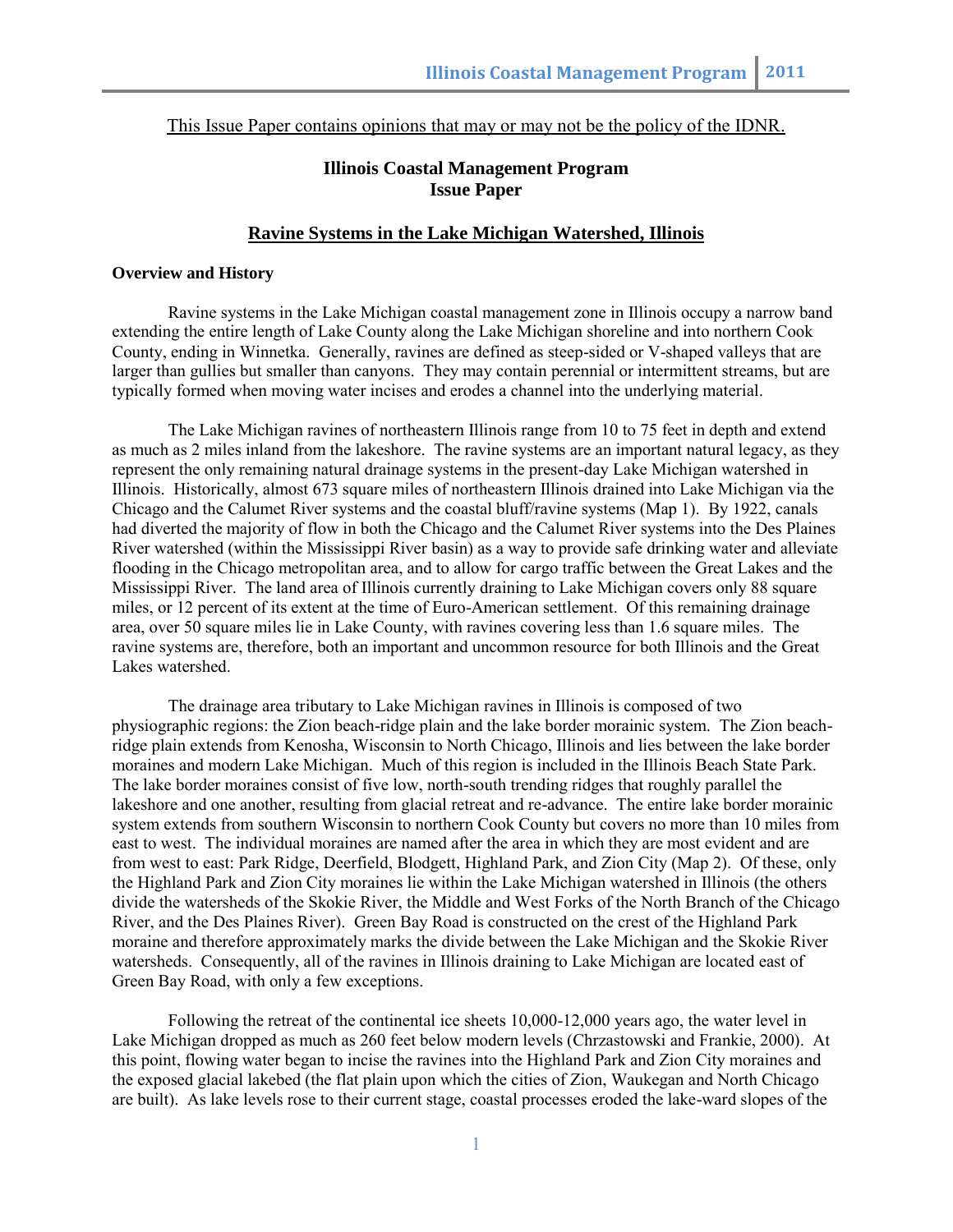moraines and lake plain and created the bluff face that runs the entire length of Lake County. South of the Great Lakes naval facility, Lake Michigan intersects the Highland Park moraine and the bluff is located adjacent to the shoreline. North of the Great Lakes naval facility, the bluff line is located as much as a mile inland due to the presence of the Zion beach-ridge plain.

Over the past 4,000-5,000 years, the net-southward littoral (near-shore) transport of sand and periodic deposition by large storm waves have combined to form the beach-ridge plain that currently protects the bluff face in northern Lake County from further erosion by coastal processes. Under natural conditions, the beach-ridge plain would continue to migrate southward and eventually re-expose the Zion City moraine and glacial lakebed to bluff erosion, but construction of the Waukegan harbor facility during the  $20<sup>th</sup>$  century has greatly slowed beach migration. In southern Lake and northern Cook Counties, various types of armoring techniques have been employed at the toe of bluffs to reduce erosion and alleviate, at least temporarily, the threat posed to homes and real estate.

The natural history outlined above suggests that two similar yet distinct types of Lake Michigan ravine systems exist in Illinois. The northern ravines are situated in the Zion City moraine and the glacial lakebed. Because the Zion City moraine and glacial lakebed are only present in the northern half of Lake County, the ravines south of the Pettibone Creek watershed are confined to the Highland Park moraine. The lower elevations of the Zion City moraine and surrounding lake plain and the position of the beach-



Zion beach-ridge plain (looking north). Note railroad in upper left (linear feature generally marking bottom of the bluff line) & Bull Creek/Dead River flowing from west (left) to east (right).

ridge complex cause the northern ravine systems to have lower gradients and greater extent than their southern counterparts. The southern ravines are smaller in geographic extent, more closely grouped, and drain more individual watersheds than the northern ravine systems, but the more extensive northern ravines often contain perennial streams while flow through the southern ravines is generally intermittent and may only be evident for a few days or weeks following rainfall.

Due to the presence of the Zion beach-ridge plain, the northern ravine systems do not discharge directly to Lake Michigan but instead, flow enters the system of swales created by dune accretion. Stream channels may disappear in this swale/wetland complex, eventually discharging to another stream, while in other cases channels have been ditched through the beach-ridge plain (as is the case with Kellogg Creek). Because the northern ravines all discharge to the beach wetland complex, consideration might be given to restoration and management of beach systems in tandem with their tributary ravine systems. Additionally, the differing nature of northern and southern Lake County ravines may have implications for management, restoration, or preservation strategies.

The Lake Michigan ravines of northeastern Illinois are unique not only for their natural history but are an important element of Illinois' cultural history and the identity of many lakeshore communities. In communities such as Waukegan and Lake Bluff, ravine systems have been envisioned as unique open spaces and were preserved as such during those places' foundational years. In cities and villages along Illinois' Lake Michigan coast, this trend continues into the  $21<sup>st</sup>$  century, as ravines have been set aside as parks and natural areas. After the U.S. Base Realignment and Closure Commission put Fort Sheridan on the list of bases to be closed in 1988, legislation was passed that transferred 259 acres of the Fort to the Lake County Forest Preserve District, including two ravines. Most recently, the U.S. Navy authorized the transfer of 77 acres of lakeshore property at Fort Sheridan (including three ravine systems) to Openlands,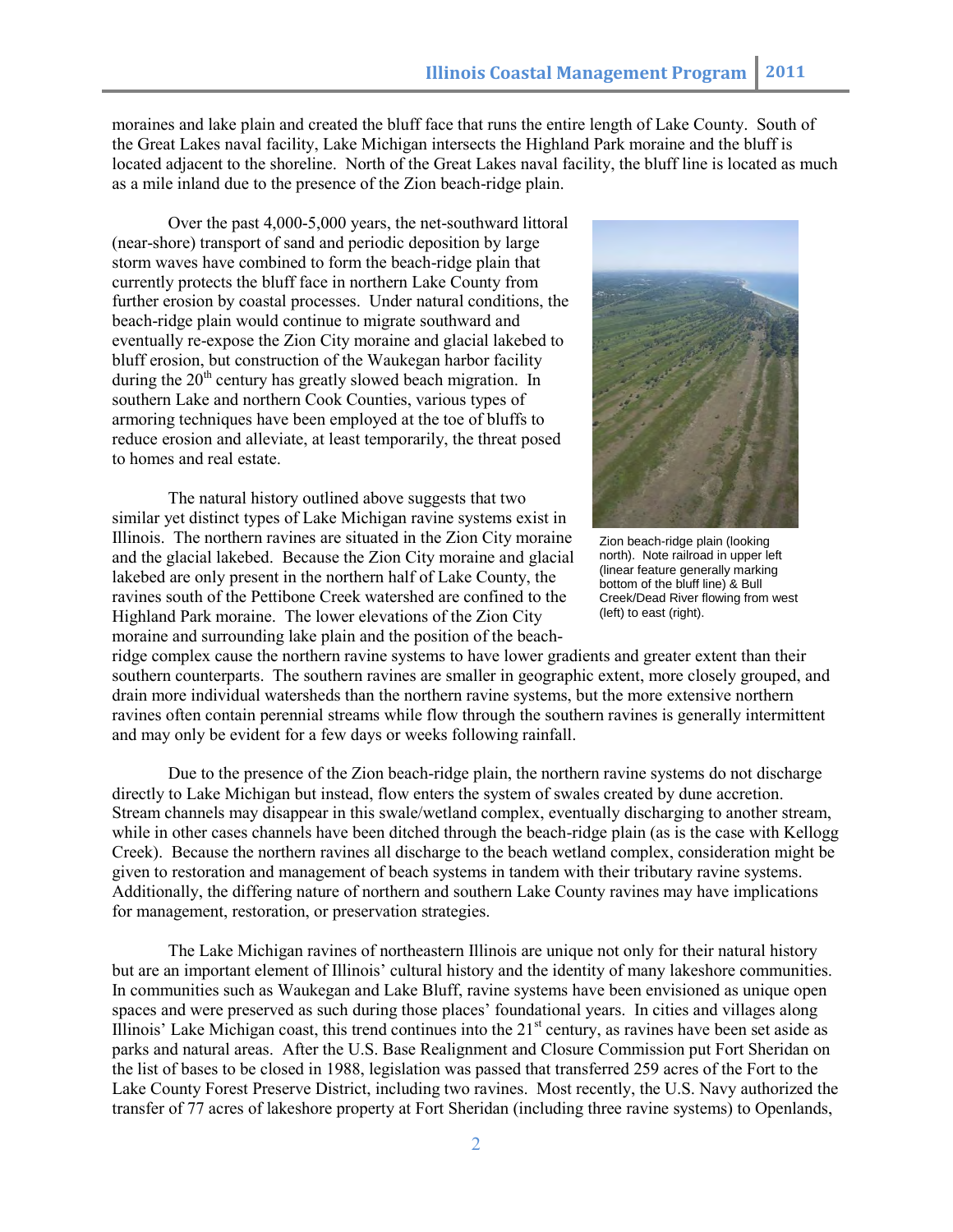creating the Openlands Lakeshore Preserve. New plans for ravine restoration in places like Highland Park, the Lake County Forest Preserve District's Fort Sheridan Preserve and the Openlands Lakeshore Preserve suggest that the citizens of these communities continue to view ravines as important natural features in an urbanized corner of Illinois. As a natural feature, the character of the ravines has become enmeshed with the character of the surrounding community. Lake Forest, for example, was originally platted with curvilinear streets that followed the natural topography of the area and in doing so, accentuated the ravine landscape. Over the years, these features have become inextricable components of the city's identity. It follows, then, that while the Lake Michigan ravines of Illinois are natural features they have also become fundamental to the historical and cultural legacy of local communities.

### **Issues of Concern**

Ravine management issues encompass a number of interrelated matters, including erosion and stormwater runoff management, development pressure, water quality, infrastructure improvements, contamination from landfills (a use to which ravines have often been subjected) and habitat restoration and preservation. Because the Lake Michigan watershed of Illinois is highly urbanized, land use is not expected to intensify markedly, except perhaps in the northern end of the watershed near the Wisconsin border where some vacant and agricultural land may still be converted to residential or office/industrial uses. For most ravine watersheds, this means that runoff should not change appreciably in the future, as infill and redevelopment are the main options for new development. While great changes may not be expected in the future, the history of urbanization has influenced runoff patterns in the ravine zone. Because the watershed's tributary to Illinois' ravines are typically small and developed, runoff from precipitation events is amplified. This means that for any given storm, the amount of runoff is increased above the amount that would occur following the same storm under natural landscape conditions. Additionally, the amount of time it takes for runoff to reach the stream channel (the ravine) is less under developed conditions than under natural conditions (the period of time between rainfall and stream response is referred to as "lag time"). The implication is that more water reaches ravines more quickly now than in the past, subjecting the landscape to a wider array and, ultimately, higher magnitude of natural forces.

#### Urban Stormwater Runoff

The primary causes of amplified or higher magnitude runoff are increases in impervious areas (such as roofs and pavement) and the installation of highly efficient stormwater collection and conveyance systems. For example, the Lake County Forest Preserve District has identified the release of urban stormwater runoff into Janes Ravine in Fort Sheridan as the primary contributor to ravine erosion and sedimentation and the associated degradation of the plant community. A number of best management practices (BMPs) can be employed in order to reduce the magnitude of increased runoff resulting from urban development. All stormwater BMPs either slow the speed of runoff (detention) or reduce the amount of runoff reaching the stream (retention). Slowing runoff (detention) is usually accomplished by implementing practices that increase the length, roughness, or ponding potential of flow paths as a way to increase residence time and lag time (Residence time is the amount of time that water is present in a particular location or structure.). BMPs that reduce the amount of net surface runoff (retention) either do so by promoting infiltration or percolation of runoff into the ground and evaporation into the air or by harnessing runoff in plants, which then transpire the water as vapor into the atmosphere. Another way to reduce the speed and amount of runoff is to reduce the connectivity of impervious areas and stormwater networks so that runoff flow paths are more diffuse. This can be achieved using various design strategies and mechanisms, but a few simple ways are to increase the number of curb cuts, eliminate curb-and-gutter systems altogether, or discharge runoff collected from small areas to a level spreader, which releases runoff as diffuse sheet flow across the land surface. However, existing development densities in some areas may severely limit the practical ability to add retention and/or detention facilities and the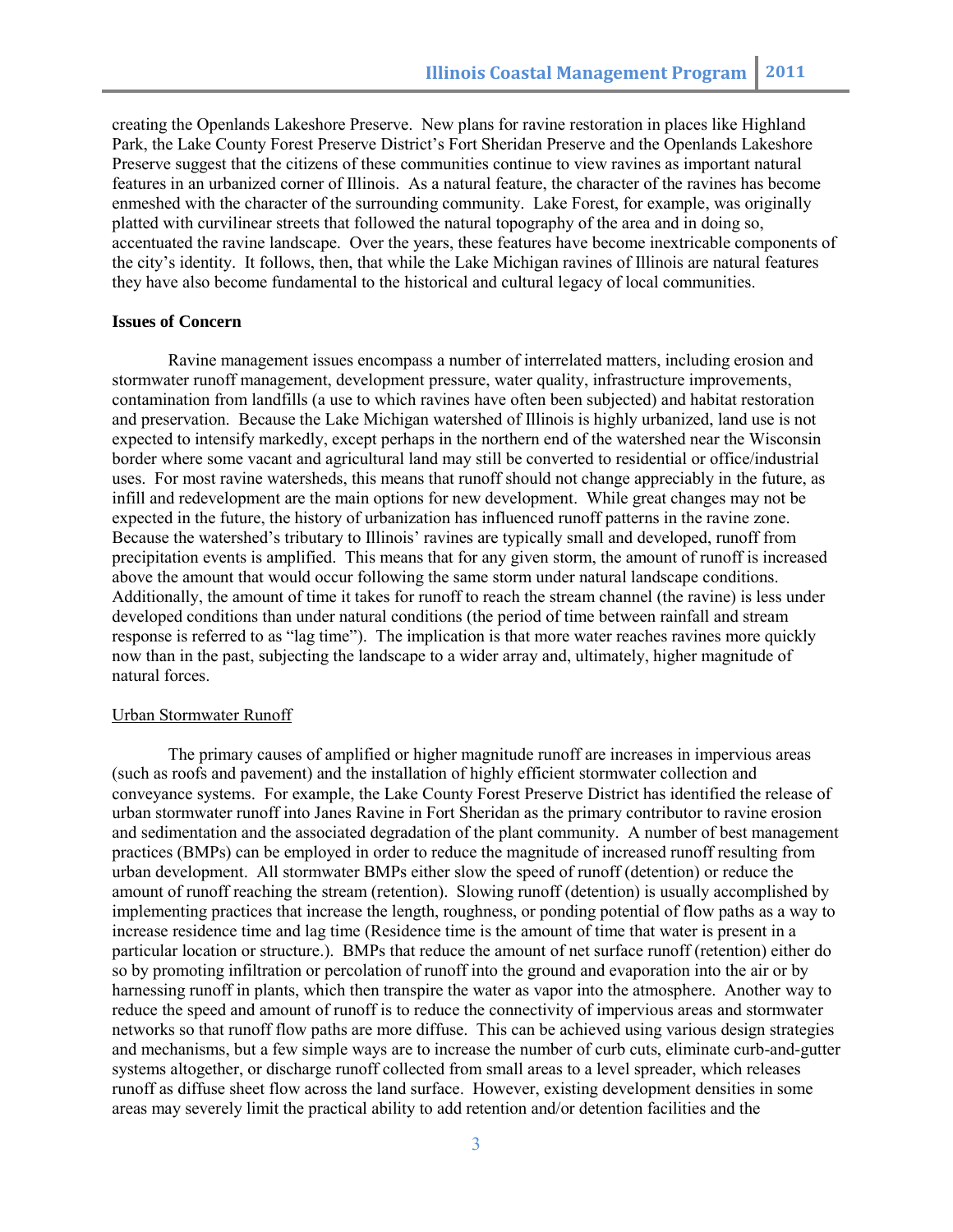elimination of curb and gutter systems in areas where they have existed for decades is extremely unlikely. Streambed armoring or other alternatives may need to be considered where urban stormwater runoff has exponentially increased from predevelopment levels.

### Erosion and Incision

In addition to changing the timing and amount of water related to runoff events, the altered hydrologic profile can cause a number of direct and indirect changes to ravine geomorphology and ecology. Previous reports, communication with local officials and site visits to a number of Lake County ravines suggest that at least two of these dynamic processes, bank erosion and bed incision, are both common and problematic. Bank erosion is occurring in many ravines, particularly where the stream has incised into the floodplain or bottomland. Lake County Stormwater Management Commission has conducted stream inventories of both the Bull Creek/Dead River and the Kellogg Creek watersheds and found that the most extensive bank erosion occurred along the ravine portions of the streams (Map 3). It is interesting to note that the South Branch of Bull Creek, which includes that stream's most severely eroded reaches, also has the highest density of discharge pipes per stream mile. Point discharges such as storm sewer outfalls and sump pump drains can contribute to localized bank erosion and retreat. Bank erosion may occur chronically during runoff events but may also occur in larger sudden events, particularly during spring months (Moran, 1978). The process of



north bank erosion - approx 7ft from water level to top of ban



Erosion is common along the incised stream channel and ravine bluffs of Bull Creek ravine.

periodic downslope movements of large quantities of material due to slippage or rotational failure is called "slumping" and may be caused by over-steepening of the bank or by excess moisture between soil particles. Bank erosion is problematic because it transports excess sediment to downstream locations (e.g., Lake Michigan), results in net losses of bank material on property where erosion is occurring, and may destabilize upslope soils and structures such as sanitary lines and buildings.

Incision is similar to bank erosion in that it is also a form of localized sediment loss (erosion). Bed incision occurs when a stream erodes sediment from its bed causing incision or "downcutting," and can be likened to gully formation in upland areas. Incision usually occurs because large armoring sediments such as gravel and cobble have been removed from the streambed, the stream has become sediment deficient (or "sediment-poor") due to obstructions or diversions upstream, or more stormwater discharges through the system than under natural conditions sufficient to induce incision. Bed incision results in the net loss of sediment from a particular section of ravine, and net accumulation elsewhere downstream. In some ravines, nearly the entire length of the ravine bed has experienced significant incision. During each rain event, nearly all of the newly eroded soil is transported to Lake Michigan.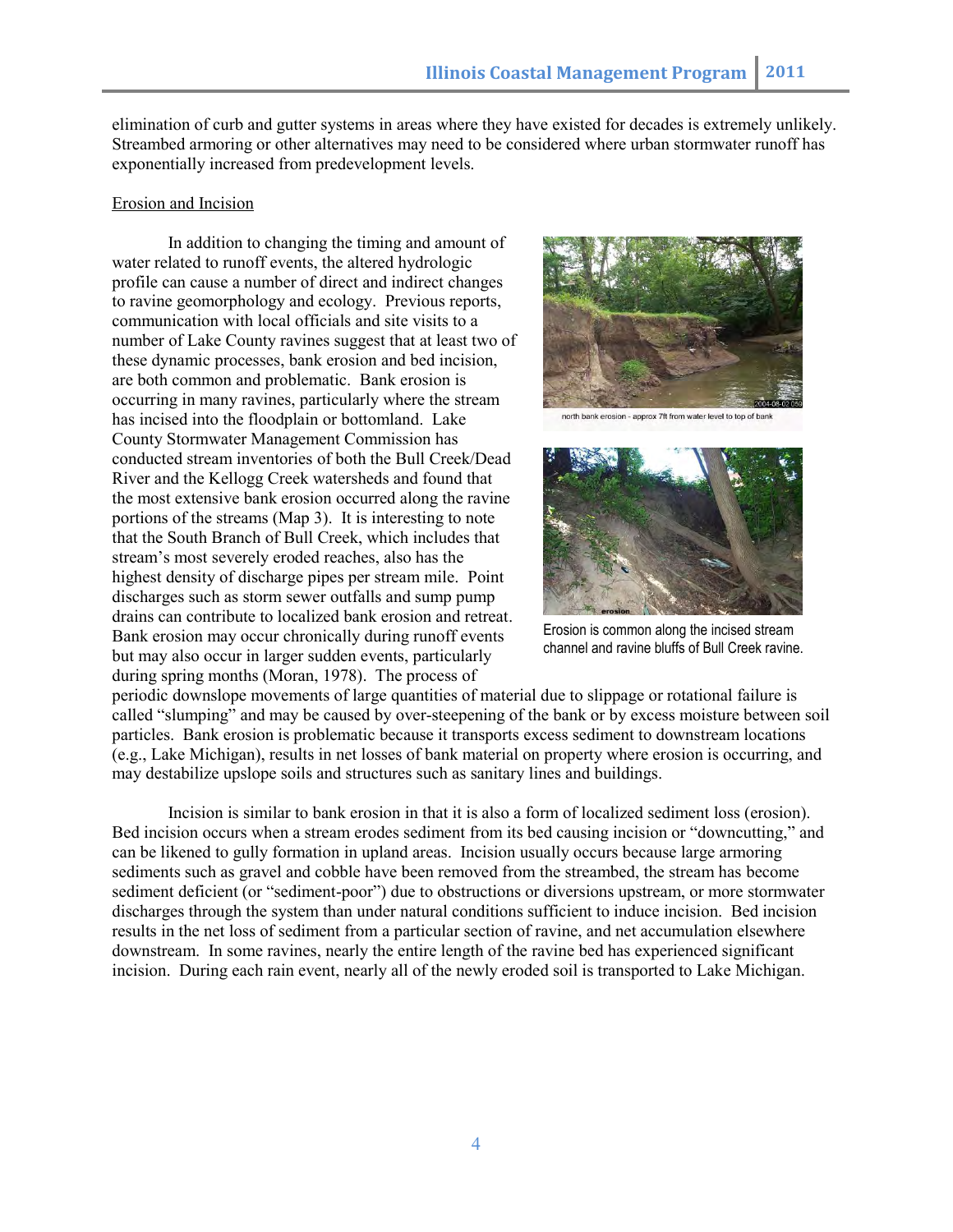Because ravines are naturally high-gradient stream channels, problematic erosion resulting from stormwater runoff may be exacerbated. Urbanization not only increases discharge values for a particular storm event, but it increases stream power (the relationship between gradient and discharge), as well. In other words, the same amount of flowing water has a greater ability to erode on a steep slope than on a flat slope. Ravine streams are therefore more likely to cause erosion than streams carrying the same amount of water over flatter terrain. As a stream incises into its bed, the process may also result in the exposure of new bank material to erosion. The exposure of the toe of the ravine slope may result in slumping, or a rotational failure of the bank material. After this material slumps into the streambed, it is available for suspension by flowing water in the channel and transport downstream. This process not only causes sediment deposition downstream, but also adds to the destabilization of ravine slopes at the point of bank failure. This collection of processes is a significant and chronic problem in Illinois ravines. Restoration projects within ravine sections of both the Waukegan River and Bull Creek have employed artificial riffles



An artificial riffle installed in a restored section of Bull Creek to control incision and improve water quality and habitat



Debris blockage on Kellogg Creek and eroded bank in background

to combat channel incision and control grade, while limestone cobbles were used to armor the bed of an intermittent ravine stream in Lake Bluff in order to prevent the same type of erosion.

# Debris Blockages and Flooding

It is natural for all stream systems to accumulate and transport debris but excessive debris loads can cause degradation to stream and ravine systems. Problematic debris blockages may act as check dams by trapping additional debris and excess sediment. During high flows, these jams may cause backwater ponding and have the potential to cause flooding problems. Backwater flooding in most ravines should not pose a direct threat to structures unless they are located on the floodplain in the bottom of the ravine. Debris blockages often contribute to erosion by diverting flow into streambanks and initiating scour in the streambed immediately downstream. As discussed above, these processes contribute excess sediment to downstream areas and contribute to the destabilization of ravine slopes.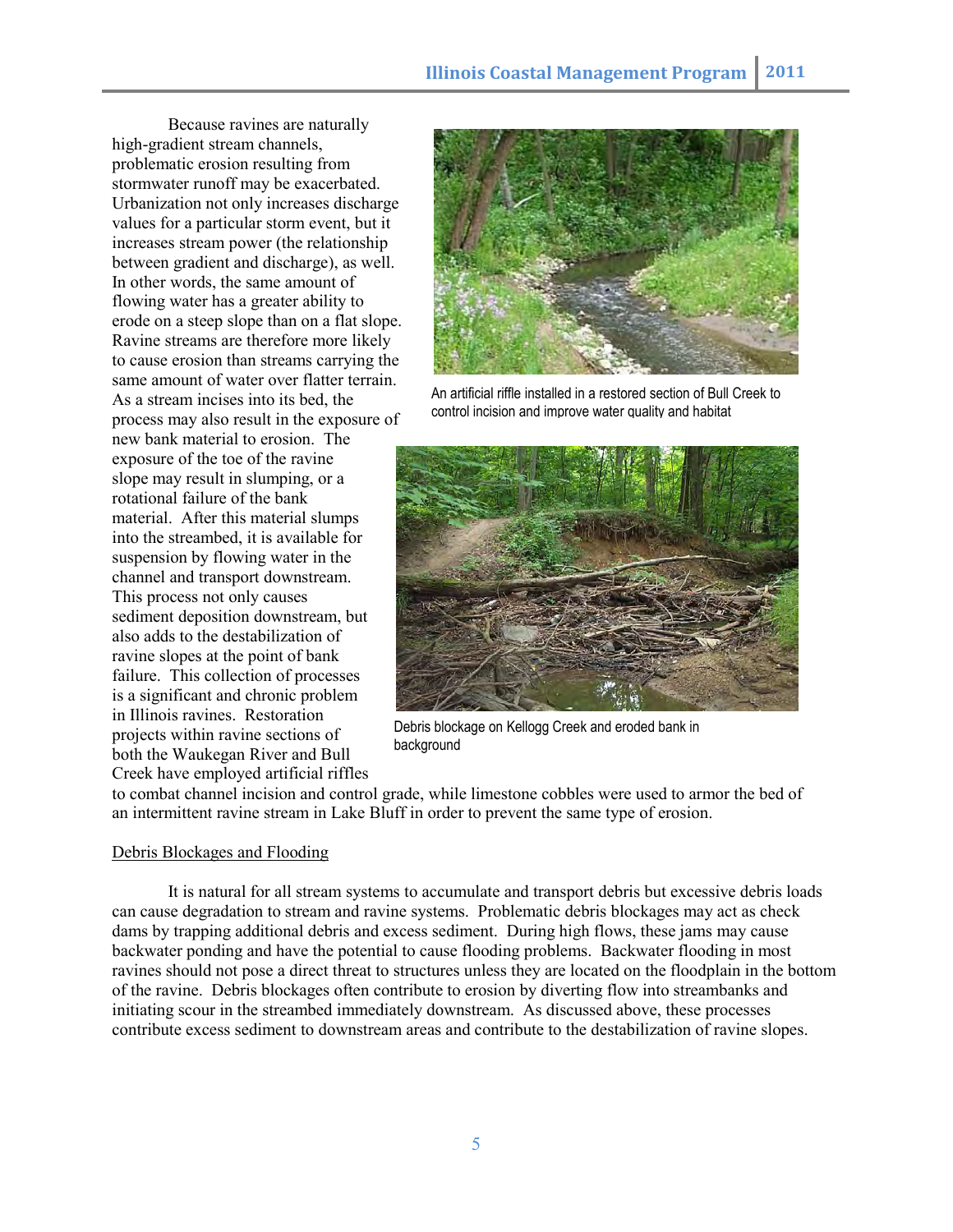### Development Pressure

Because the Illinois ravine systems are situated in an urban area, development often encroaches into the ravine or to the ravine edge. There are a number of issues that are associated with urban development in the Illinois coastal ravine zone. First, the construction of buildings and roadways and the compaction of the earth resulting from construction decreases the permeability of the ground surface and increases the amount of runoff resulting from a given precipitation event. Second, the development process often disturbs the ground surface and vegetation, which may contribute to destabilization of ravine slopes. Many municipalities in the coastal management zone now have ordinances restricting development on steep slopes or in ravines, but this has not always been the case. Third, after adjacent uplands are developed, overland flows from downspouts and sump pump outfalls may contribute to gully erosion on the ravine slopes. Again, some municipalities have been successful in appealing to citizens to relocate these outfalls from the top of the ravine to the bottom, but this is not a universal condition. Finally, ravines have been greatly altered by urban development and have been filled, constricted and truncated for building and road construction. This type of alteration not only changes the hydrologic and ecological character of the ravine, but also reduces the connectivity of the natural system. If the intent of ravine restoration is to create "green infrastructure" within the coastal management zone, connectivity is an issue that may be of concern.

### Infrastructure

As suggested above, both bank erosion and bed incision can lead to instability of ravine slopes. This may be compounded by the disturbance of vegetation on or above the ravine. Generally, sloughing or land sliding results from erosion of the ravine slopes. These erosional processes may cause a threat to homes and outbuildings but may also uncover buried utility lines, particularly sewer and water mains. In the communities along Lake Michigan, utility lines were often constructed and buried in the bottom of ravines. Over time, the



Exposed sanitary pipe in Bull Creek that was originally installed 2-3 feet below the streambed.

processes described above have exposed some of the mains and increased the risk of failure. In some lakeshore communities, sewer lines may date to the early  $20<sup>th</sup>$  Century and be constructed of brick and mortar. When any type of utility line is exposed at the ground surface, the risk of failure increases. With older lines, exposure may also increase the potential for contamination, not only within the ravine but also in downstream areas such as harbors, beaches, and intakes along Lake Michigan. It should also be noted that other utilities may be located in ravines and may be affected by erosion as well (telephone lines located on posts in ravine bottoms, for example).

#### Pollution

Ravines have historically been used as landfills and therefore may be of concern as sources of groundwater and surface water contamination. In particular, the cleanup/capping of the former Wells Ravine, now known as Landfill #7, in Fort Sheridan has been an issue of concern for several years. The mouth of this ravine formerly opened to Lake Michigan and conveyed runoff directly to the lake. Presumably, leachate from the landfill has the potential to reach Lake Michigan. As a complement to planning efforts in the Dead River and Kellogg Creek watersheds, the Lake County Health Department has monitored water quality in Bull, Kellogg, and Dead Dog Creeks. Water quality problems may be a result of contamination by substances in landfills, leaking or shared sewer lines, or non-point source pollution from stormwater runoff in urban areas. In the monitored streams, periodic changes in water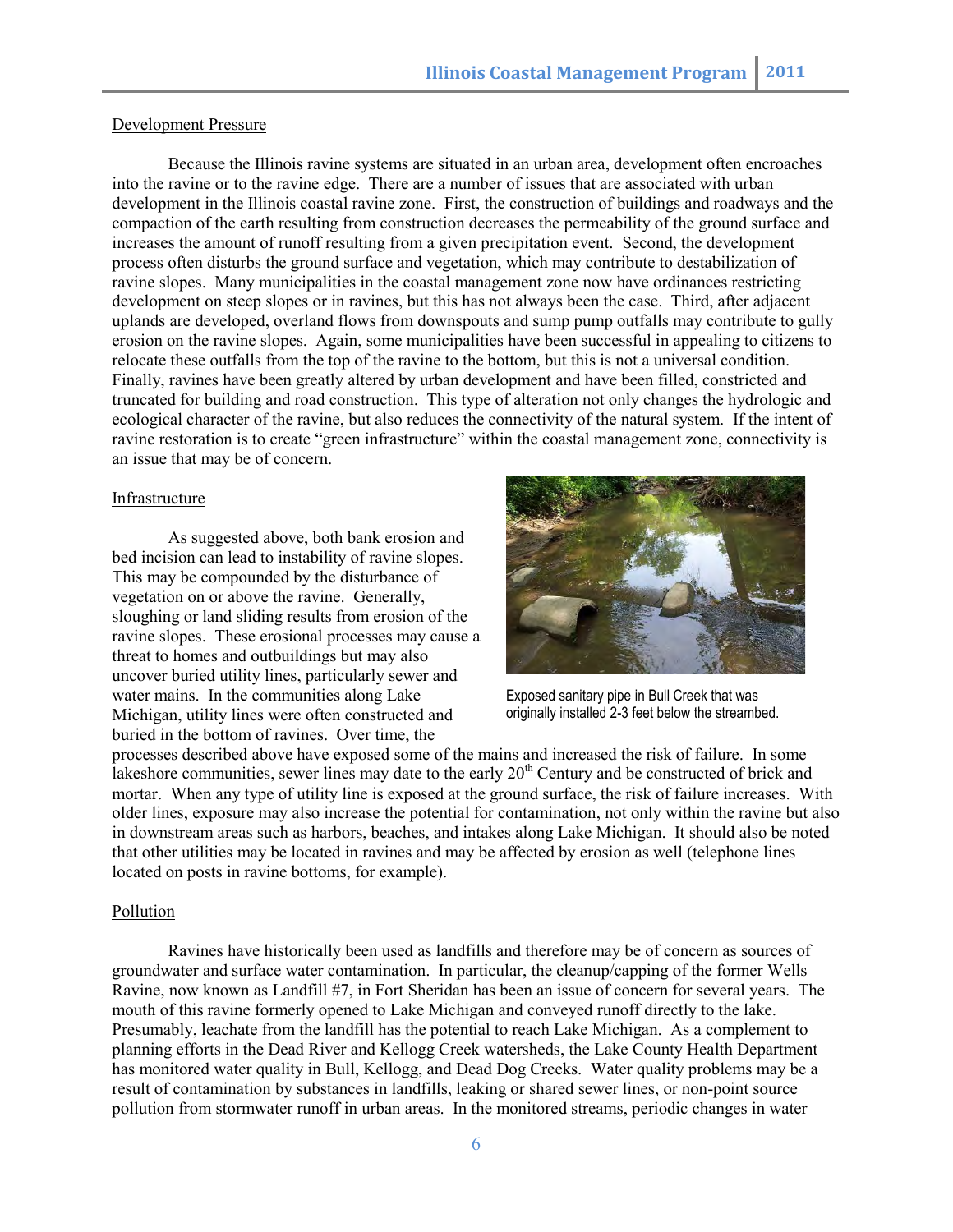quality indicators appear to be associated with rainfall events, suggesting that these streams are affected by stormwater (LMU, 2007). Dissolved oxygen in all three streams fell below the IEPA water quality standards during the monitoring period. Additionally, Bull Creek exhibited high daily fluctuations in dissolved oxygen concentrations, indicating an abundance of aquatic vegetation. Dissolved oxygen tended to peak following rainfall events and then slowly decline until the next rainfall. Similarly, specific conductivity, an indirect measurement of dissolved ions in water, was affected by rainfall. Specific conductivity was lowest following rain events and increased as water level declined. Implementation of BMPs might alleviate some of the water quality issues in the ravine streams by filtering pollutants from urban runoff, but other issues may require more mechanical approaches. For instance, sewer connections from individual houses to interceptors are often exposed by erosion and therefore susceptible to damage. Older pipes may be constructed of clay or other materials that are easily damaged by instream debris. Once cracked or broken, direct discharge to the stream occurs. Illicit connections between sanitary and storm sewers also result in the direct discharge of sewage into streams.

#### Habitat Restoration/Preservation

Habitat restoration or management goals may vary considerably across the Lake County ravines, owing primarily to the natural differences discussed in the preceding overview section. Because of the added runoff resulting from urbanization, it is likely that one or more forms of excessive erosion affect all or nearly all of the ravines in Lake County. Therefore, all ravines would probably benefit from some stabilization measures or vegetation restoration.

Plant communities in the ravines are of particular concern, as many are locally rare, with as many as 16 state-threatened or endangered species potentially present in the ravines. Due to their proximity to Lake Michigan, ravines are subject to microclimatological effects, especially temperature modification. Because the "lake effect" causes annual high temperatures to be somewhat cooler, vegetation found along the lakeshore and in ravines includes relict species no longer found elsewhere in Illinois and whose current natural range is much farther north. These species include paper birch (*Betula papyrifera*), white pine (*Pinus strobus*), arbor vitae (*Thuja occidentalis*), Canadian buffalo-berry (*Shephardia canadensis*) and star-flower (*Trientalis borealis*) (Moran, 1980). These plants were probably more common in the area following the retreat of the glaciers 12,000 years ago when the climate was significantly cooler. The ravines now provide some of the only remaining habitat for such species in Illinois. The only known colonies of beech (*Fagus grandifolia*) in northern Illinois are also found on the cool, moist, north-facing slopes of Lake Michigan ravines (Moran, 1980). Likewise, microclimatic conditions cause uplands adjacent to ravines to be slightly warmer and more arid than the ravines, resulting in a biogeographic boundary.

In some locations, ravines intersect the groundwater table, causing percolation to the surface and the formation of a "seep." These areas often contain unique plant communities adapted to calcareous (mineral-laden) groundwater. Skunk cabbage (*Symplocarpus foetidus*) is often considered the indicator for such communities because it generally outlines the boundaries of seeps (Moran, 1980).

A number of changes have occurred in ravine plant communities during the period of Euro-American settlement, most notably a change in fire regime and the in-migration of



uncommon in other areas. Skunk cabbage and marsh Seeps flowing out of ravine slopes create an unusual wetland habitat supporting plant species that are marigold in seep areas along Bull Creek ravine.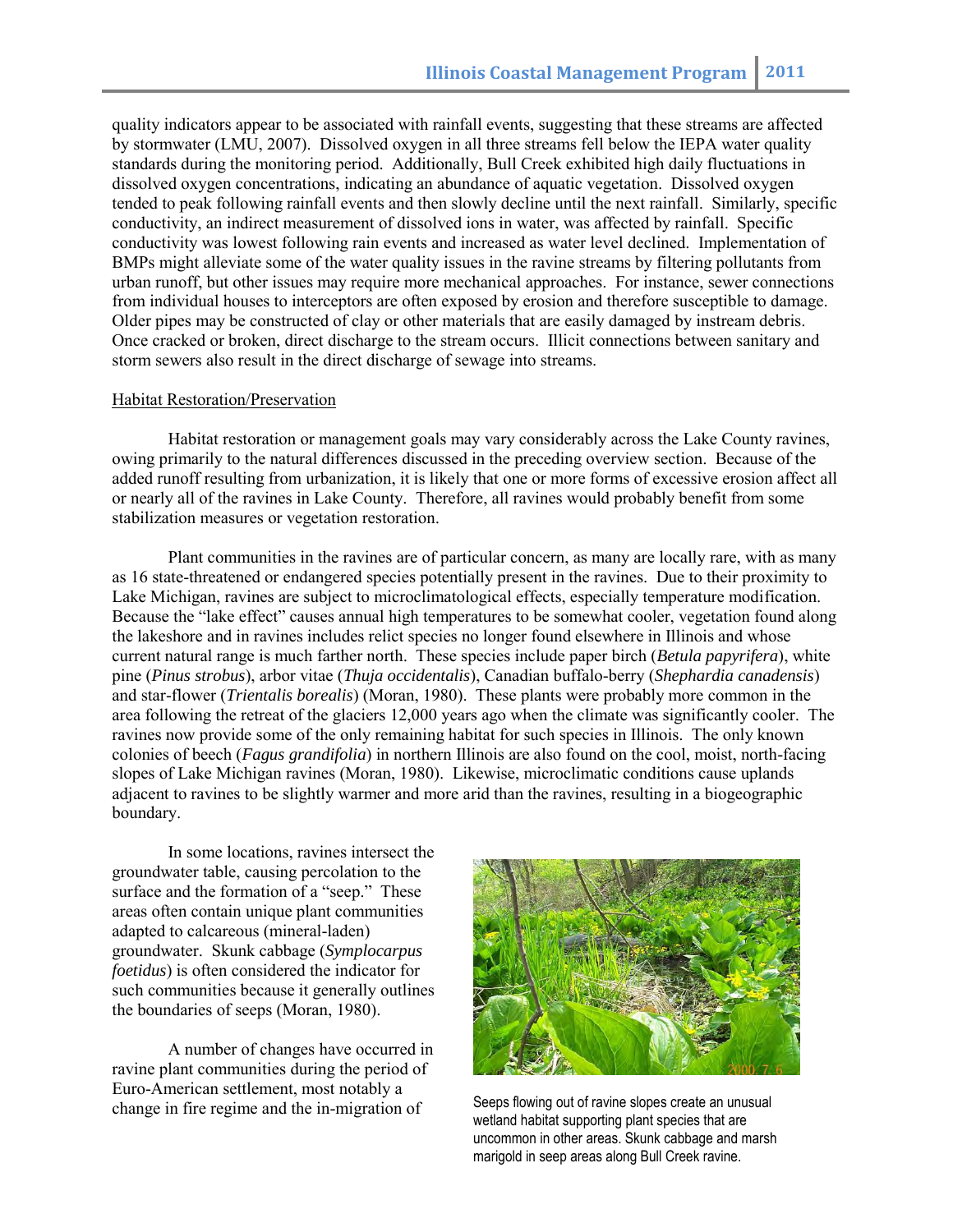invasive and non-native species. Like many other environments in northeastern Illinois, ravines were historically subject to periodic fire and therefore harbored plants adapted to such conditions, such as red oak (*Quercus rubra*). As burning was suppressed, a number of fire-intolerant species, such as sugar maple (*Acer saccharum*), have increased in abundance. The decreasing frequency of fire and associated increase in fire-intolerant species caused the ravine understory environment to become more shaded. This, in turn affected the abundant pre-settlement understory plants, favoring those that complete their life-cycle in spring or early summer, before the canopy has fully developed. For instance, approximately 75 percent of wildflowers now present in the ravines bloom before mid-June (Moran, 1980). The increase in canopy density has also favored some shade-tolerant invasives, such as garlic mustard (*Alliaria petiolata*) and common buckthorn (*Rhamnus cathartica*). The increase in shade has also resulted in the loss of stabilizing ground cover leading to slope failure through slumping and slippage and creating new areas for colonization by invasives.

Vegetation and woodland rehabilitation, slope and bed stabilization and a return to a more natural hydrologic regime through the attenuation of stormwater runoff flows are the likeliest restoration possibilities for the ravines in southern Lake County. The streams in these ravines are generally intermittent, short, and small, presenting very little in the way of aquatic habitat, although some may contain pools that remain days or weeks after precipitation events. In some cases, streamflow in ravines is contained within a culvert buried at the bottom of the ravine. "Daylighting" such systems would certainly aid in the return to more natural flow regimes and potentially increase the quality of habitat available within the ravine, but could also destabilize streambanks and ravine slopes if the issues of stormwater runoff and erosion control are not simultaneously addressed.

Relative to the smaller southern ravine systems, the northern ravines contain more substantial and extensive stream systems that provide or have the potential to provide significant aquatic habitat. These streams may be intermittent or perennial, but offer prospective foraging and spawning habitat for organisms that regularly reside in downstream areas. In particular, the lower reaches (ravine sections) of Kellogg Creek, Bull Creek, the Waukegan River and Pettibone Creek have significant flows during all or part of the year and are known to contain fish populations. The Waukegan River, for example, is the only Illinois tributary to Lake Michigan that has developed a seasonal salmon run. Habitat restoration efforts on the Waukegan River as part of a larger IEPA 319 program have resulted in higher numbers of individual fish, but not an increase in overall species richness.

Fisheries surveys have also been performed for Bull and Kellogg Creeks. Kellogg Creek exhibited greater species richness than Bull Creek, but neither stream harbored intolerant species, suggesting relatively poor habitat and water quality (IDNR, 2005). Potential for fish community stabilization in Bull Creek may be limited further by the lack of a direct connection to Lake Michigan, a species-rich recruitment source, as the stream disappears into the complex of alternating dunes and wetland swales before discharging to the Dead River (IDNR, 2005). On Kellogg Creek, an open channel has been ditched from the bluff line near Sheridan Road across the beach-ridge plain to Lake Michigan, allowing free migration between the stream and the lake to occur during at least part of the year. The IDNR Chicago River/Lake Shore Area Assessment (2001) suggests that the minor tributaries to Lake Michigan in northern Lake County could support a higher diversity of aquatic macroinvertebrates than the streams of the Chicago River watershed. This is due both to the preservation of habitat within Illinois Beach State Park as well as the historical degradation of and construction of dams on the Chicago River (IDNR, 2001).

## **Management Considerations**

 Because the ravines occur along the entire coast of Lake County and a portion of northern Cook County, numerous municipalities and other public agencies are implicated in any planning effort that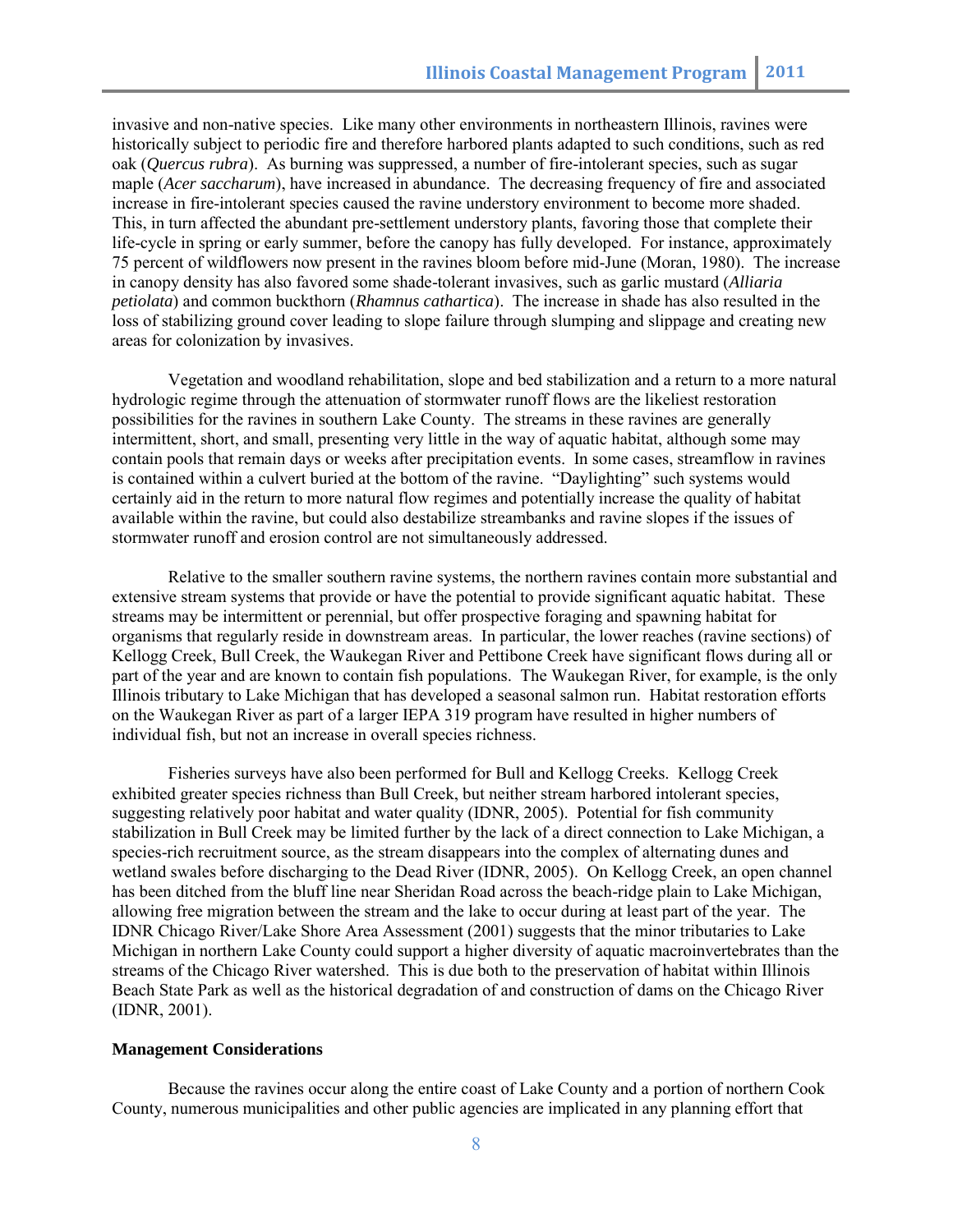spans the entire Coastal Management Zone. There are 8 Lake County and 2 Cook County municipalities containing ravines within their borders and portions of other municipalities may drain to or be located within the Lake Michigan ravines' watersheds. The ravine zone also spans 6 townships, 5 of which are in Lake County. In addition to these entities, there are additional public taxing bodies, such as park districts, that own or manage significant areas of ravine land. The federal government also manages some land in the Lake Michigan watershed, primarily in its remaining holdings at Fort Sheridan (public ownership of ravine parcels in Lake County is illustrated on Maps 3 and 4). In 2007, control of three ravines at Fort Sheridan was turned over to Openlands (See Openlands Map). The Lake County Forest Preserve District manages the other Fort Sheridan ravines. The Great Lakes Naval Training Center contains much of the Pettibone Creek watershed and nearly all ravine portions thereof, but is excluded from the Coastal Management Program. The United States Army Corps of Engineers has regulatory jurisdiction over waterways that are tributary to Lake Michigan and is therefore a permitting authority that would be involved in many ravine-related projects.

Given the fact that many of the ravine systems along the Illinois coast convey stormwater runoff to Lake Michigan, runoff management will likely play a key role in alleviating many of the other associated problems. Therefore, planning and restoration efforts involving the enforcement of local landscape, construction, stormwater and steep slope ordinances will rely upon local officials. Coordinated efforts involving multiple communities would then require the combined efforts of these communities as well as regional authorities and planning bodies, such as the Lake County SMC and the IDNR. The Chicago Metropolitan Agency for Planning (CMAP, formerly NIPC and CATS) is a regional planning agency that coordinates land use and transportation planning across the greater Chicagoland area. Most ravine land is privately owned, so the success of potential restoration efforts may hinge on cultivating support for such projects with private landowners. Public ownership is discussed at length below.

#### Ownership

Most of the ravine land in Lake County is privately owned and divided into relatively small parcels. Patterns of property ownership often result in the segmentation and/or longitudinal division of ravines, a situation that would likely complicate the coordination of ravine restoration/protection planning efforts. In particular, while the outlets or lower reaches of some ravines are publicly owned and managed, multiple private owners often are responsible for large upstream areas. Under these circumstances, conditions upstream could impact restoration or management efforts in downstream ravine reaches. While the land area of many ravines is divided among multiple private owners, there are significant portions of individual ravines or ravine systems under public ownership and may present opportunities for more immediate management or restoration. As mentioned previously, several communities have already initiated ravine restoration projects and/or set aside ravines as natural areas, preserves, or parks. Of the 300,000 acres of land in Lake County, Lake Michigan ravines occupy approximately 1,000 acres (0.33 %). Of those 1,000 acres of ravines, approximately 300 acres (30%) are in public, utility, or non-profit ownership.

Entities owning all or significant portions of ravines in Lake County include:

Village of Winthrop Harbor (Dead Dog Creek) Zion Park District (Kellogg Creek) ComEd (Kellogg Creek) Waukegan Park District (Glen Flora Tributary and Waukegan River/Yeoman Creek) U.S. Navy (Pettibone Creek), not included in Coastal Management Zone Lake Bluff Park District (Ravine Park Ravine) City of Lake Forest (Cemetery and McCormick Ravines)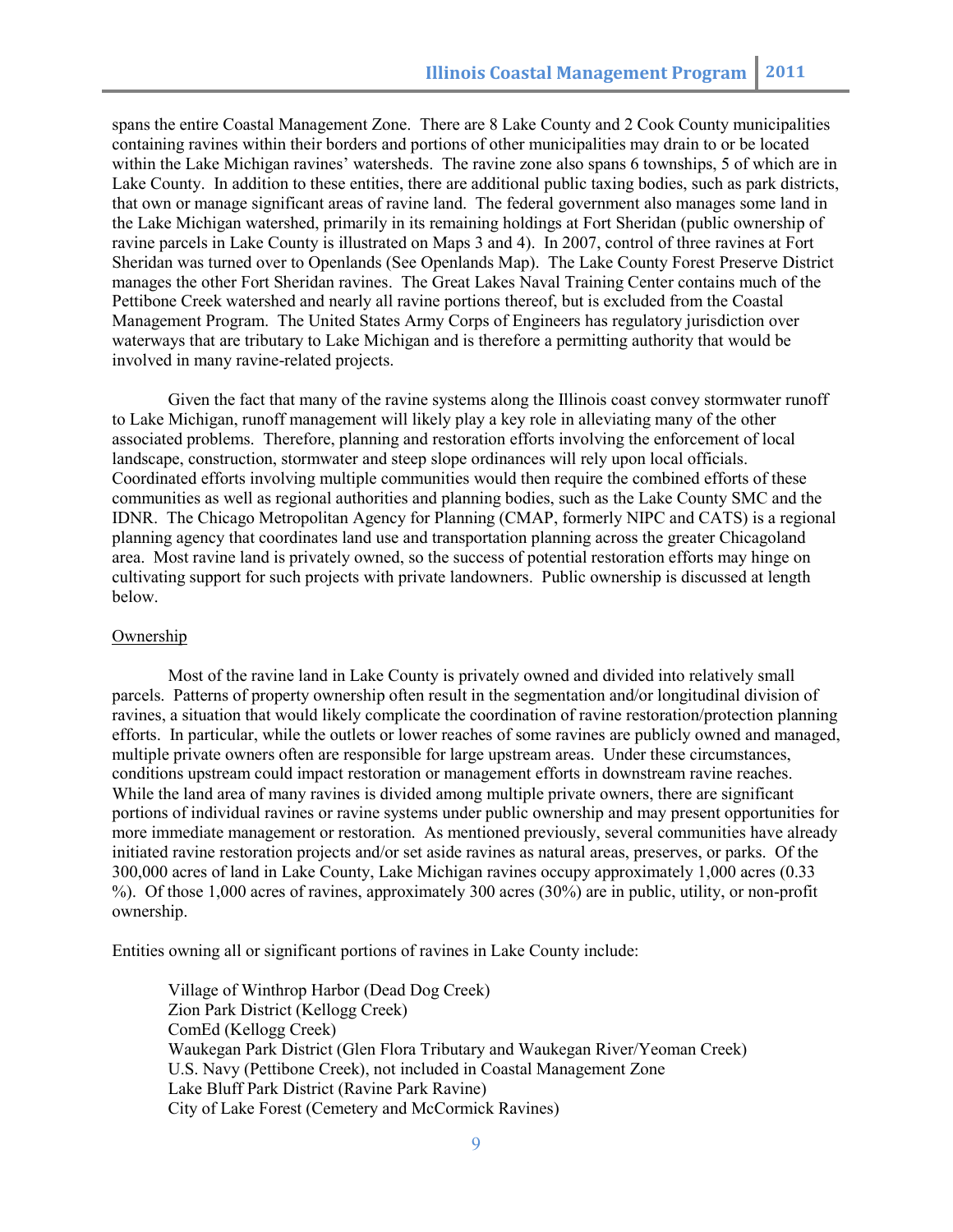Lake County Forest Preserve District (Fort Sheridan Janes and Hutchinson Ravines) Openlands (Fort Sheridan Bartlett, Van Horne and Schenck Ravines) Park District of Highland Park (Moraine, Central, Millard, and Rosewood Park Ravines)

There are a total of 7 ravines located entirely in northern Cook County and one additional ravine which is located in both Cook and Lake Counties (Map 5). Of the 7 ravines in Cook County, 6 are located within the Village of Glencoe and one is located within the Village of Winnetka. The 7 ravines located entirely in Cook County occupy a space of approximately 78 acres.

The individual sizes of the 7 ravines are approximated as follows:

Ravine  $1 = 19.7$  acres Ravine  $2 = 12.9$  acres Ravine  $3 = 2.7$  acres Ravine  $4 = 17.4$  acres Ravine  $5 = 18.7$  acres Ravine  $6 = 3.7$  acres Ravine  $7 = 3.2$  acres

# **ICMP Opportunities**

The Illinois Coastal Management Program (ICMP) affords some exceptional opportunities for the improvement and restoration of hydrologic and ecological functionality to coastal ravine systems in Illinois. With renewed function in ravines comes the added benefit of improvement in the quality of water entering Lake Michigan from Illinois. ICMP grant assistance would offer sustained funding for ravine improvement projects that, up to this point, have been unfunded or relegated to lower priority.

### Hydrologic and Water Quality Monitoring

Periodic monitoring and evaluation are needed to assess the hydrologic conditions of flow in the ravines. Currently, Lake County SMC operates 8 stream gages in the Kellogg Creek, Dead River, Waukegan River, and Pettibone Creek watersheds. Hydrologic studies for the bluff/ravine systems south of the Pettibone Creek watershed are sparse and rely heavily upon modeling. Monitoring would provide important scientific data for ravine management and restoration as well as reference for the implementation of stormwater and other development BMPs in ravine watersheds. The Lake County Health Department – Lakes Management Unit is performing a water quality assessment on Dead Dog, Kellogg, and Bull Creeks. Continued water quality monitoring that includes not only chemical, but also biological and physical monitoring would bolster understanding of how water quality in ravine streams is related to water quality in Lake Michigan, especially at beaches. It would also improve understanding of how urban stormwater runoff and implementation of BMPs affect water quality.

In addition to addressing non point source pollution, for purposes of improving water quality and aquatic habitat, it will be important to assess and repair potential problems with cross connections between sanitary and stormwater pipes and infiltration/exfiltration that results when pipes are degraded due to age or erosion.

### Hydrologic Restoration

The restoration of more natural hydrologic regimes in ravines would reduce flood peaks and the potential for erosion of slopes and streambeds. Baseflow would also be increased, potentially improving year-round aquatic habitat in some of the northern ravine streams. Installation of infiltration BMPs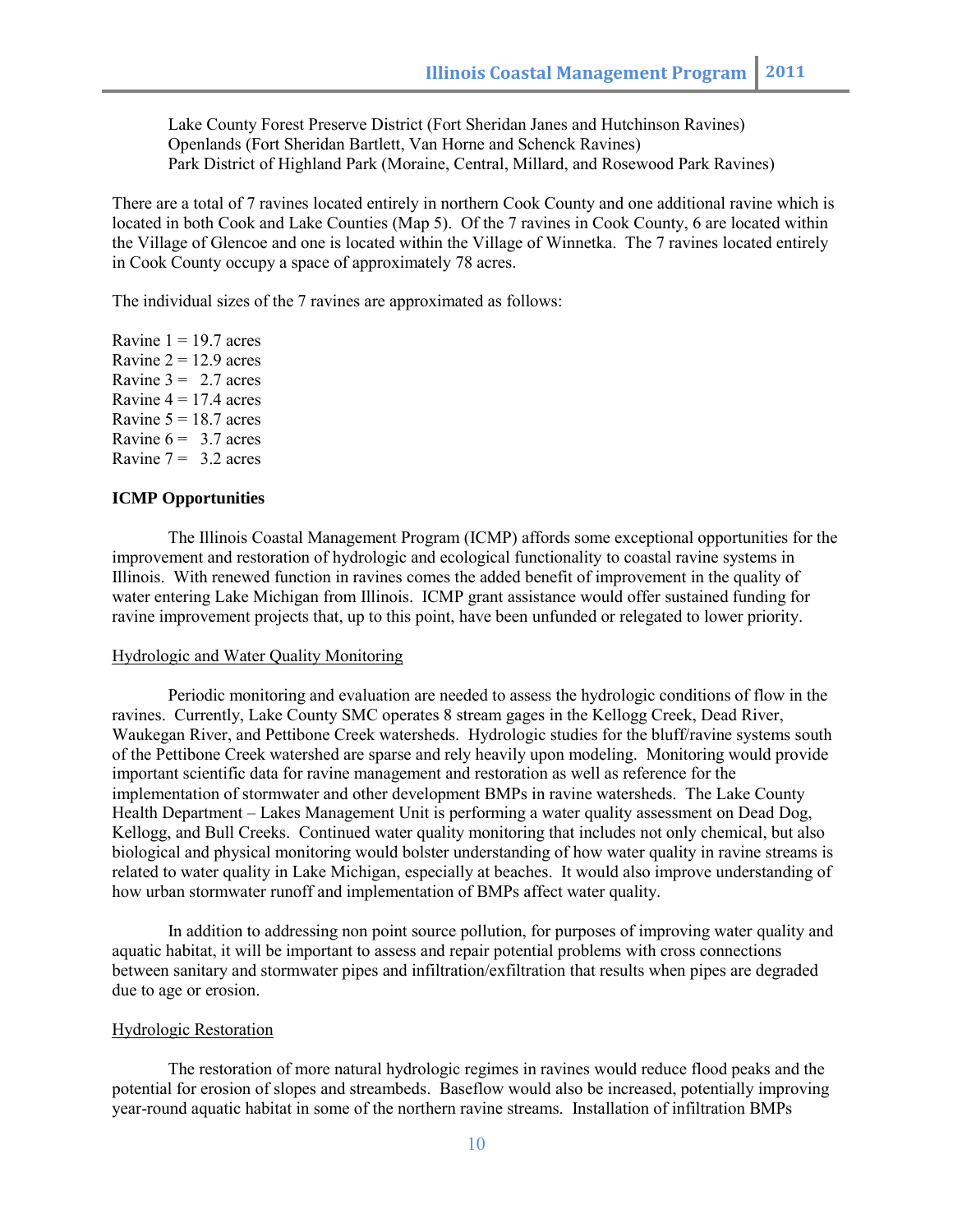throughout the watershed would aid in the restoration of natural hydrologic cycles, although a return to conditions mimicking a completely natural system cannot be expected. Many of the BMPs employed to restore hydrologic functionality would also improve the quality of water flowing through ravines and into Lake Michigan and could provide additional habitat benefits.

# Stream Restoration

Streams flowing through the ravines are in need of restoration. Many have severe erosion problems along both their beds and banks caused by increased discharges resulting from stormwater runoff (see photos of Kellogg and Bull Creeks in earlier sections). Restoration methods utilizing bioengineered bank stabilization, clearance of invasive plant species and re-establishment of native plants, and installation of grade control structures would also improve habitat for aquatic species and improve the quality of water flowing into Lake Michigan. In intermittent streams, the replacement of defunct check dams and debris clearance may reduce the amount of erosion and channel degradation occurring. The installation of artificial rock riffles for grade control has also been used to protect utilities exposed by streambed incision. In ravines where severe bed incision is occurring and the existing development density precludes the practical application of other hydrologic restoration methods, armoring of stream beds will likely be necessary to reduce the severe erosion and incision that will otherwise continue to occur. Restoration of streams and stream banks improves water quality within the ravine as well as in receiving waters downstream and can potentially increase seasonal or year-round habitat availability.

# Improve Aquatic Habitat

A number of opportunities exist for improvements in the quality and quantity of aquatic habitat. Such improvements may include the daylighting of ravine flows currently contained in culverts and the naturalization of these channels. Aquatic habitat might also be improved through the implementation of pollution prevention practices to reduce pollutant loading to ravine systems. Likewise, multi-objective BMPs can be employed to improve habitat as well as hydrology and water quality. Special attention should be devoted to restoring/creating riparian buffer zones of native plants for the stream channels.

#### Natural Area/Ravine Restoration and Management

Invasive species control and brush clearing will remain important in order to preserve and restore natural plant communities and combat invasive species. These activities will also help to stabilize ravine slopes. These efforts should include establishing and maintaining stream buffers containing appropriate native plants and protecting or enhancing the wetland seep communities along the side slopes and base of the ravines. In many cases, the establishment of these plant communities will require the stabilization of eroding side slopes where gullies, outfalls and drain pipes discharge to the ravine. In such cases, it may be beneficial to reconfigure the flow paths to the ravine. Restoration can also include prescribed burning and clearance of invasive plant species to both restore native communities as well as provide ground cover and soil stabilization.

#### Education and Outreach

The ICMP can provide assistance with education and outreach opportunities across the entire ravine coast of Illinois. As mentioned previously, significant portions of individual ravines in Winthrop Harbor, Zion, Waukegan, Lake Bluff, Lake Forest, and Highland Park are under public ownership. The Lake County Forest Preserve District and Openlands maintain ravines within Fort Sheridan at Fort Sheridan Forest Preserve and Openlands Lakeshore Preserve, respectively. These public holdings present excellent possibilities for educational programs and facilities in a setting that clearly demonstrates the relationship between the surrounding landscape, the ravines and Lake Michigan.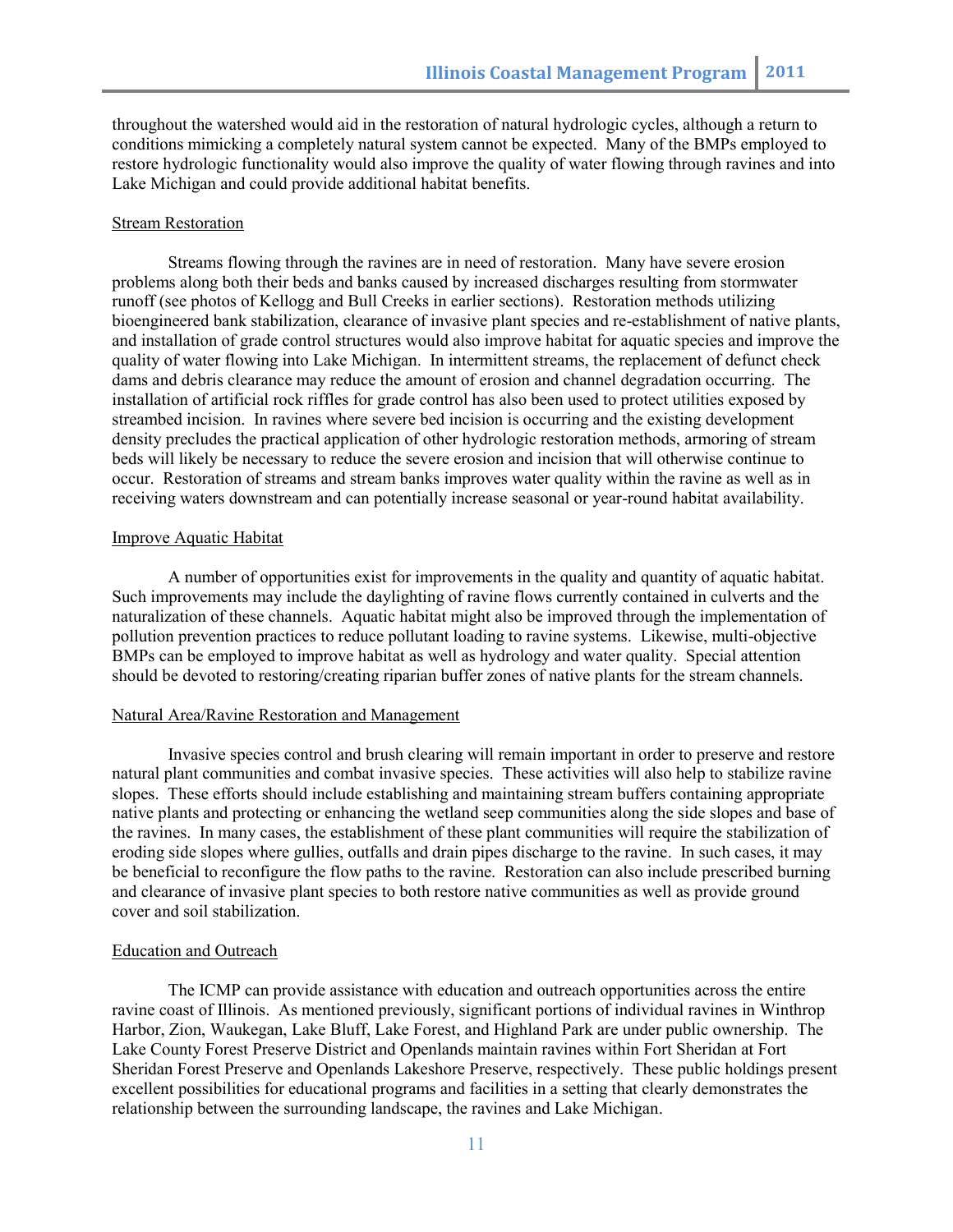Effective management and restoration of the ravines as systems will also require education and outreach targeted toward private landowners since infiltration practices and pollution prevention activities will largely occur on private properties. Ravine and riparian management practices are also needed in and along many of the ravines that are privately owned. A system could be developed whereby private landowners may collaborate with public agencies to protect, restore and manage those areas of ravines that are privately owned.

### **Existing Authorities**

Lake County Stormwater Management Commission Lake County Health Department-Lakes Management Unit Cook County United States Army Corps of Engineers Illinois Department of Natural Resources-Office of Water Resources City of Winthrop Harbor City of Zion City of Waukegan Village of Beach Park City of North Chicago Village of Lake Bluff City of Lake Forest City of Highland Park Village of Glencoe Village of Winnetka United States Department of the Navy (Great Lakes Naval Training Center, not included in the Coastal Management Zone) Zion Park District Waukegan Park District Park District of Highland Park Lake Bluff Park District Lake County Forest Preserve District Beach Park Drainage District Glencoe Park District Zion Township Benton Township Waukegan Township Shields Township Moraine Township New Trier Township

#### **Existing Committees**

Lake County Stormwater Management Commission Waukegan Harbor Citizens Advisory Group Waukegan Citizens Council Lake Bluff Open Lands Association Lake Forest Open Lands Association Highland Park Environmental Commission Highland Park Lakefront Commission Lake Forest Cemetery Commission Lake Forest Parks and Recreation Commission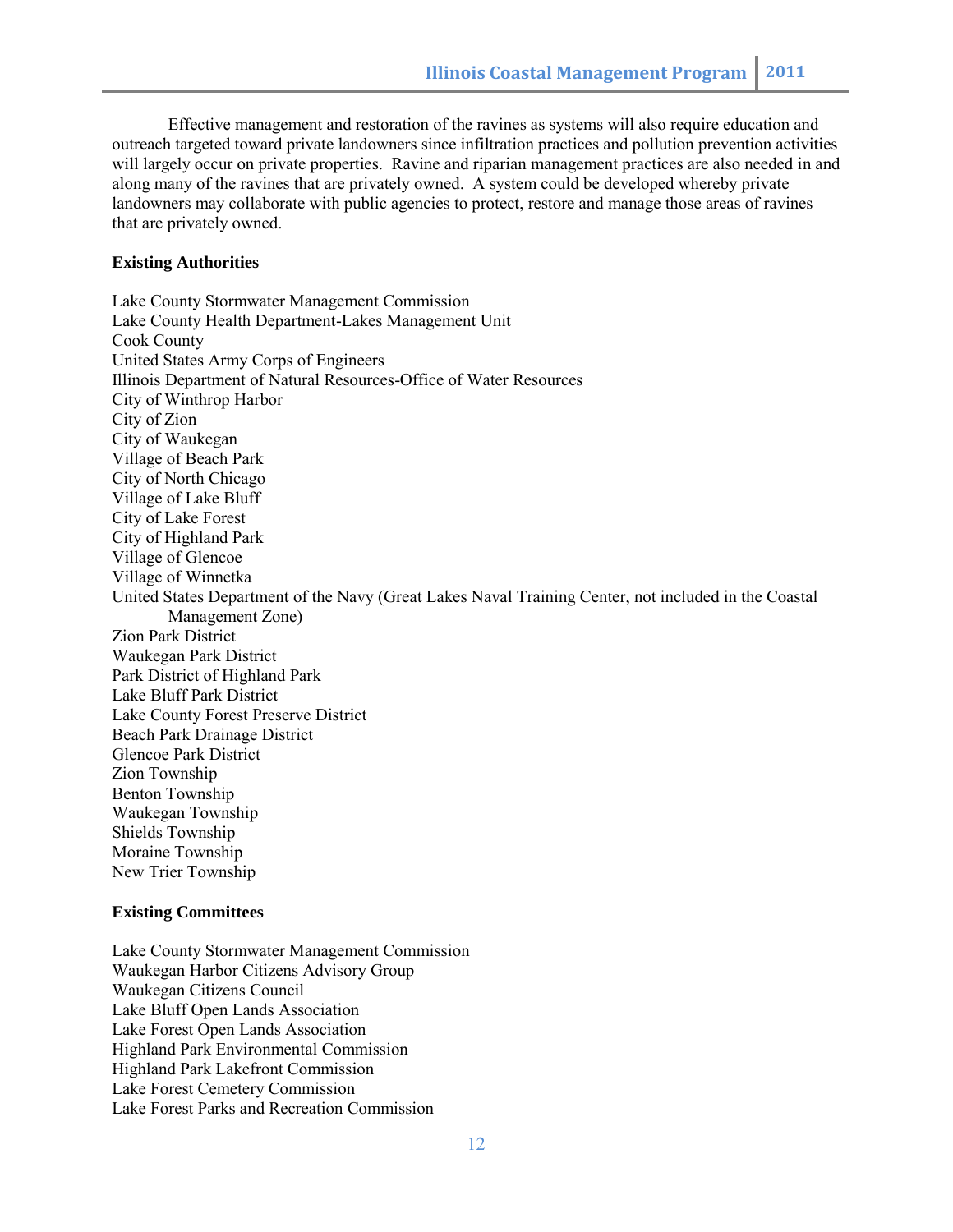Dead-Kellogg Watershed Planning Committee Fort Sheridan Homeowners Association Bull Creek Stakeholders Association Openlands/Corlands

# **Sources:**

Chrzastowski, M. J. and W. T. Frankie, 2000. Guide to the Geology of Illinois Beach State Park and the Zion Beach-Ridge Plain, Lake County, Illinois. Champaign, Illinois: Illinois State Geological Survey.

Chrzastowski, M. J., 2005. Chicagoland: Geology and the Making of a Metropolis. OFS 2005-9. Champaign, Illinois: Illinois State Geological Survey.

City of Highland Park, 2001. City Code, Chapter 150, Article XIX, Steep Slope Zone. Highland Park, Illinois: City of Highland Park. Available online: http://www.cityhpil.com/government/chapter150.html.

City of Lake Forest, 2005. City Code, Chapter 46, Article III, Section 46-15, Steep Slopes. Lake Forest, Illinois: City of Lake Forest. Available online: http://www.cityoflakeforest.com/pdf/cd/zoningcd.pdf.

Illinois Department of Natural Resources (IDNR), 2005. Bull/Kellogg Creek Fish Community Survey – September 2005. Plano, Illinois: IDNR Division of Fisheries Stream Program.

Illinois Department of Natural Resources (IDNR), 2001. Chicago River/Lake Shore Area Assessment (4 volumes). Springfield, Illinois: IDNR.

Lake Bluff Park District, 1995. Ravine Park Study. Lake Bluff, Illinois: Lake Bluff Park District.

Lake County Health Department-Lakes Management Unit (LMU), 2007. Water Quality and Flow Monitoring in Dead River/Kellogg Creek Watersheds: Preliminary Summary Report. Waukegan, Illinois: Lake County Health Department-Lakes Management Unit.

Lake County Stormwater Management Commission (SMC), 2006. Watershed Development Ordinance. Libertyville, Illinois: Lake County Stormwater Management Commission. Available online: http://www.co.lake.il.us/smc/regulatory/wdo/WDO\_version021006.pdf.

Lake County Stormwater Management Commission (SMC), 2001. Dead River/Bull Creek Watershed Stream Inventory Summary. Libertyville, Illinois: Lake County Stormwater Management Commission.

Lake County Stormwater Management Commission (SMC), 2001. Kellogg Creek Watershed Stream Inventory Summary. Libertyville, Illinois: Lake County Stormwater Management Commission.

Lake County Stormwater Management Commission (SMC) with Northeastern Illinois Planning Commission (NIPC), 1993. Lake Michigan Urban Pollution Control Program – Final Report. Libertyville, Illinois: Lake County Stormwater Management Commission.

Moran, R. C., 1980. Lake Michigan Ravines on Chicago's North Shore. Field Museum Bulletin, 51(5): 8-11.

Moran, R. C., 1978. Vascular Flora of the Ravines Along Lake Michigan in Lake County, Illinois. The Michigan Botanist, 78: 123-127.